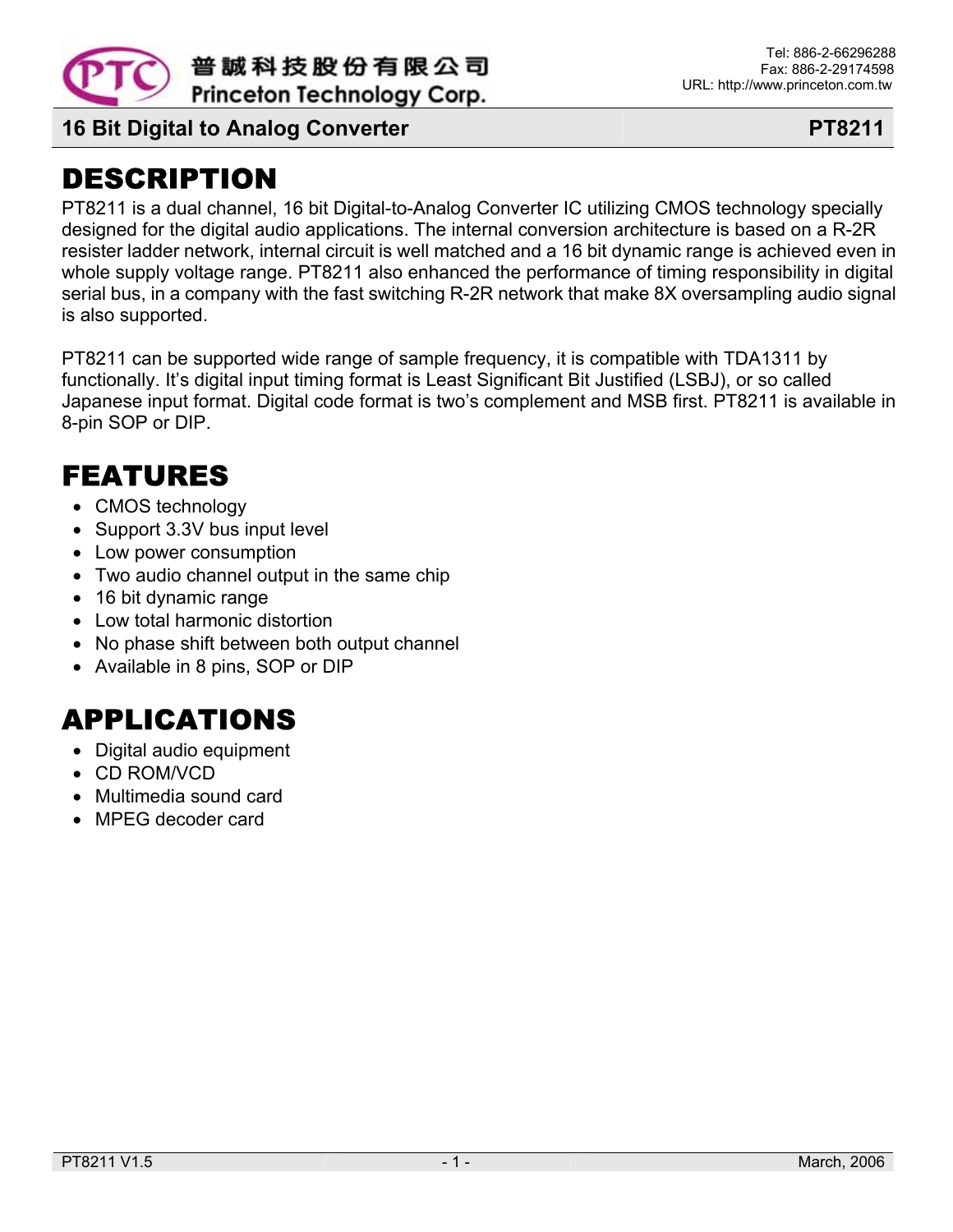

# BLOCK DIAGRAM

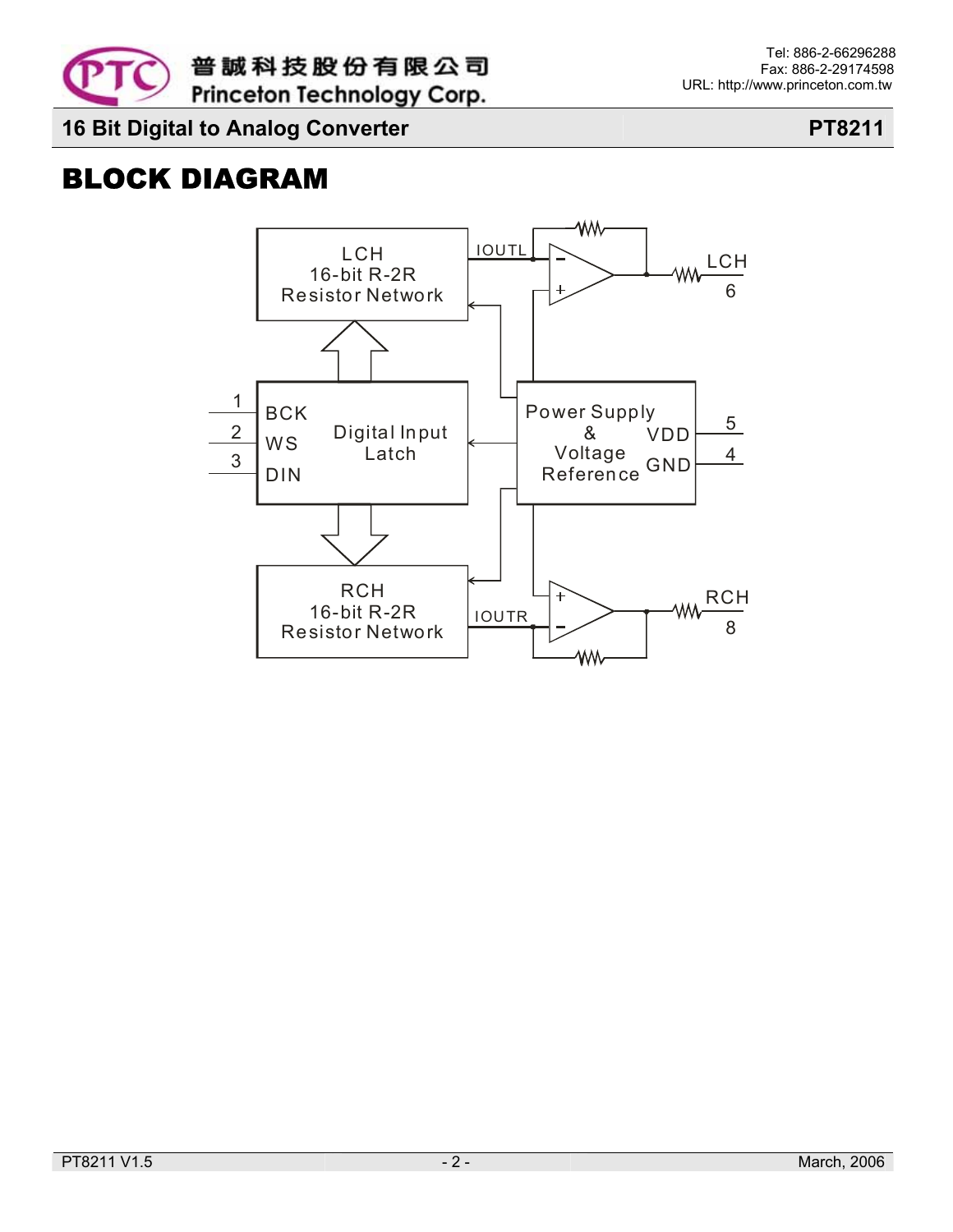

# PIN CONFIGURATION



## PIN DESCRIPTION

| <b>Pin Name</b> | $II$  | <b>Description</b>           | Pin No. |
|-----------------|-------|------------------------------|---------|
| <b>BCK</b>      |       | Serial Bit Clock Input       |         |
| WS              |       | Word Select Clock Input Pin  |         |
| <b>DIN</b>      |       | Data Input Pin               |         |
| <b>GND</b>      |       | Ground                       |         |
| VDD             | Power | <b>Positive Power Supply</b> |         |
| <b>LCH</b>      |       | Left Channel Output          |         |
| <b>NC</b>       |       | No Connection                |         |
| <b>RCH</b>      |       | <b>Right Channel Output</b>  |         |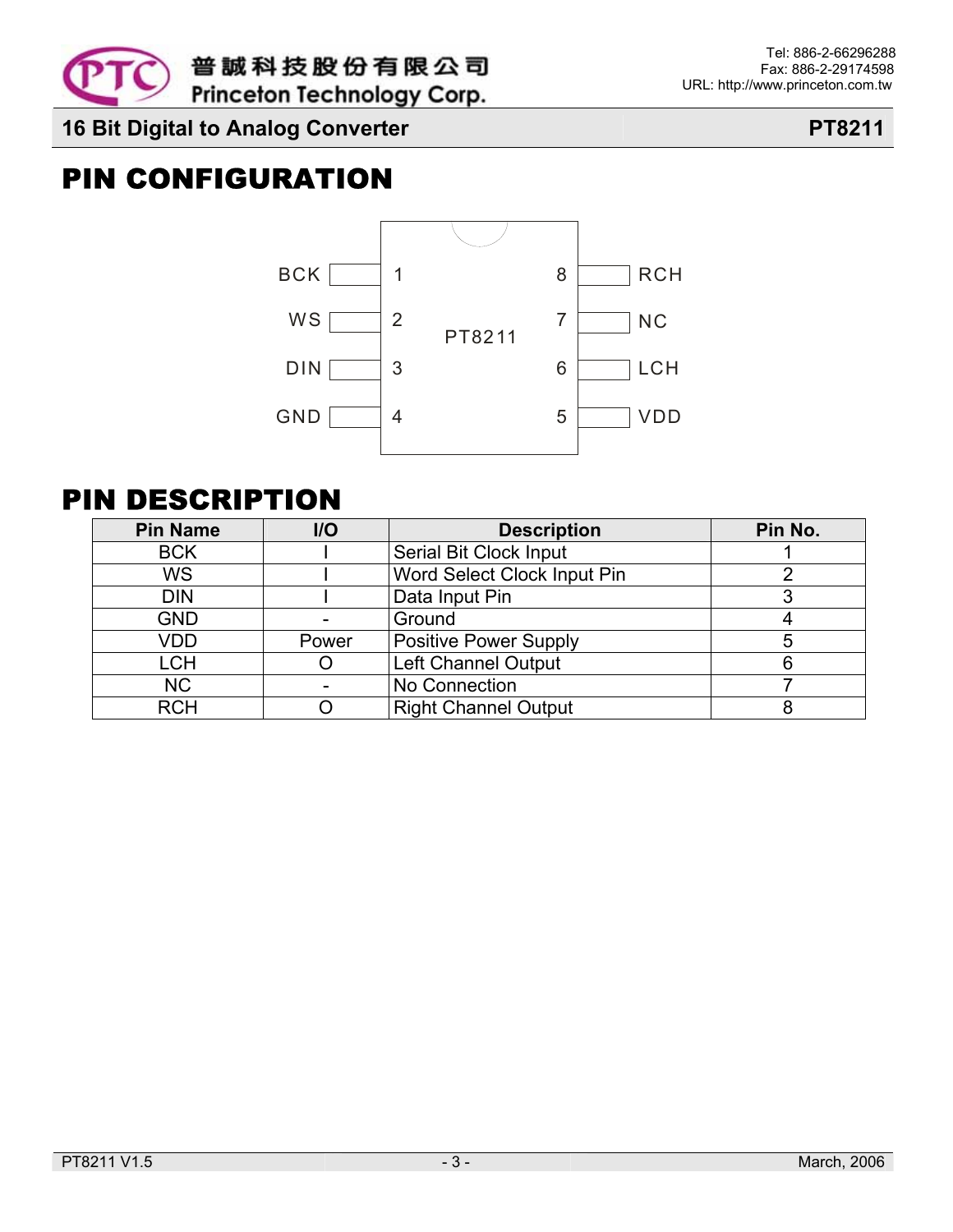

# FUNCTION DESCRIPTION

The serial bus input data format of PT8211 is Japanese or called LSBJ (Least Significant Bit Justified) format. Each valid DIN data will be shifted to the input register in the rising edge of the BCK, only the first 16bit data ( from MSB) is valid if the input data length is more than 16bits, other data bit will be truncated. The clock frequency of the BCK could run up to 20MHz and supported to 8× over-sampling in 48KHz WS clock rate. Both left and right data words are time multiplexed. Please refer to the diagrams for timing and input signal formats.



**Figure 2. Timing and Input Signal Formats** 

The DIN data must be the 2's complementary format and the MSB (Most Significant Bit) must be the first. When the Word Select (WS) clock in the Low level, the DIN data will be shifted to the right input register. likewise, the DIN data will be shifted to the left input register when WS clock in the High level. The buffered DIN data then feeding to the DAC after both input register are all settled down, this can eliminated the phase shift happened between two channel output. DAC output is generated by a 16 bit R-2R resistor ladder network. This signal is driven to the Right/Left Channel (RCH/LCH) via the buffer operational amplifier.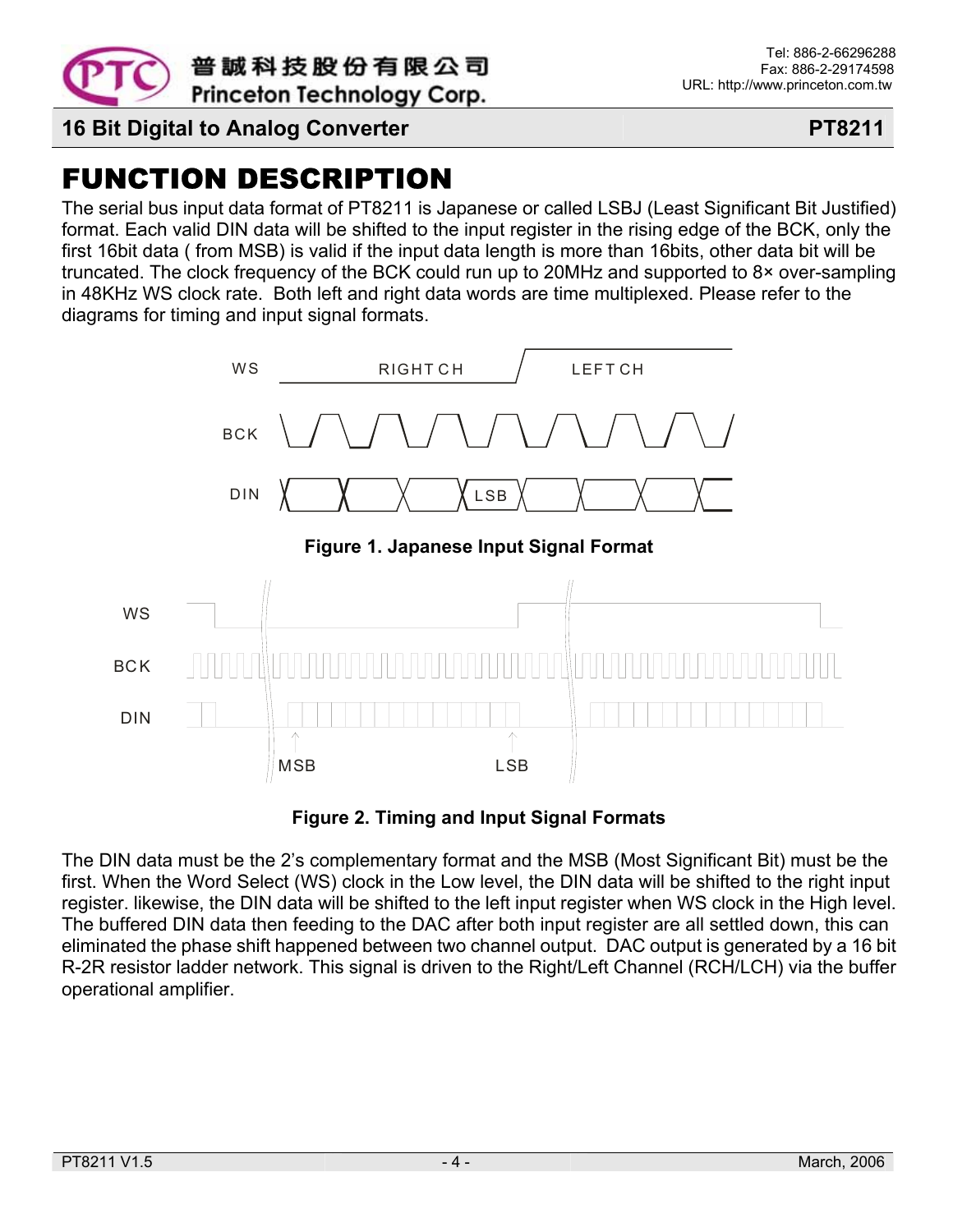

# ABSOLUTE MAXIMUM RATINGS

| <b>Parameter</b>      | <b>Symbol</b>   | Rating                   | Unit |
|-----------------------|-----------------|--------------------------|------|
| Power supply voltage  | √ <sub>DD</sub> | $-0.3 \sim 7.0$          |      |
| Input voltage         |                 | $-0.3 \sim V_{DD} + 0.3$ |      |
| Operating temperature | ⊺opr            | $-40 \sim +85$           |      |
| Storage temperature   | ัstg            | $-65 - +150$             |      |

# DC CHARACTERISTICS

(Test Conditions: Ta=25℃, VDD=5.0V, unless otherwise specified)

| <b>Parameter</b>                    | <b>Symbol</b>              | <b>Condition</b> | Min        | <b>Typ</b> | Max. | Unit |
|-------------------------------------|----------------------------|------------------|------------|------------|------|------|
| Power supply voltage                | VDD                        | $THD < 1\%$      | 2          | b          |      |      |
| <b>Operating current</b>            | IS                         | VDD=5V           | 10         | 13         | 18   | mA   |
| Digital input high level (see Note) | V <sub>IH</sub>            |                  |            | 2.2        | Vcc  |      |
| Digital input low level (see Note)  | $\mathsf{V}_{\mathsf{IL}}$ |                  | <b>GND</b> | 1.2        | 1.8  |      |

Note: Digital input level will changed due to supply voltage.

# TIMING CHARACTERISTICS

(Please refer to the Figure 1)

| <b>Parameter</b>           | <b>Symbol</b> | <b>Condition</b> | Min                      | Тур | <b>Max</b> | Unit       |
|----------------------------|---------------|------------------|--------------------------|-----|------------|------------|
| <b>Bit clock frequency</b> | Fbck          | <b>BCK</b>       | $\overline{\phantom{a}}$ |     | 18.4       | <b>MHz</b> |
| Word clock frequency       | Fws           | <b>WS</b>        | Ξ.                       |     | 384        | <b>KHz</b> |
| Input data rate            | Fdin          | <b>DIN</b>       | $\overline{\phantom{a}}$ |     | 18.4       | Mbits/s    |
| H Level time               | tH            |                  | 25                       |     |            | ns         |
| Rise time                  | tR            |                  |                          |     | 20         | ns         |
| Fall time                  | tF            |                  |                          |     | 20         | ns         |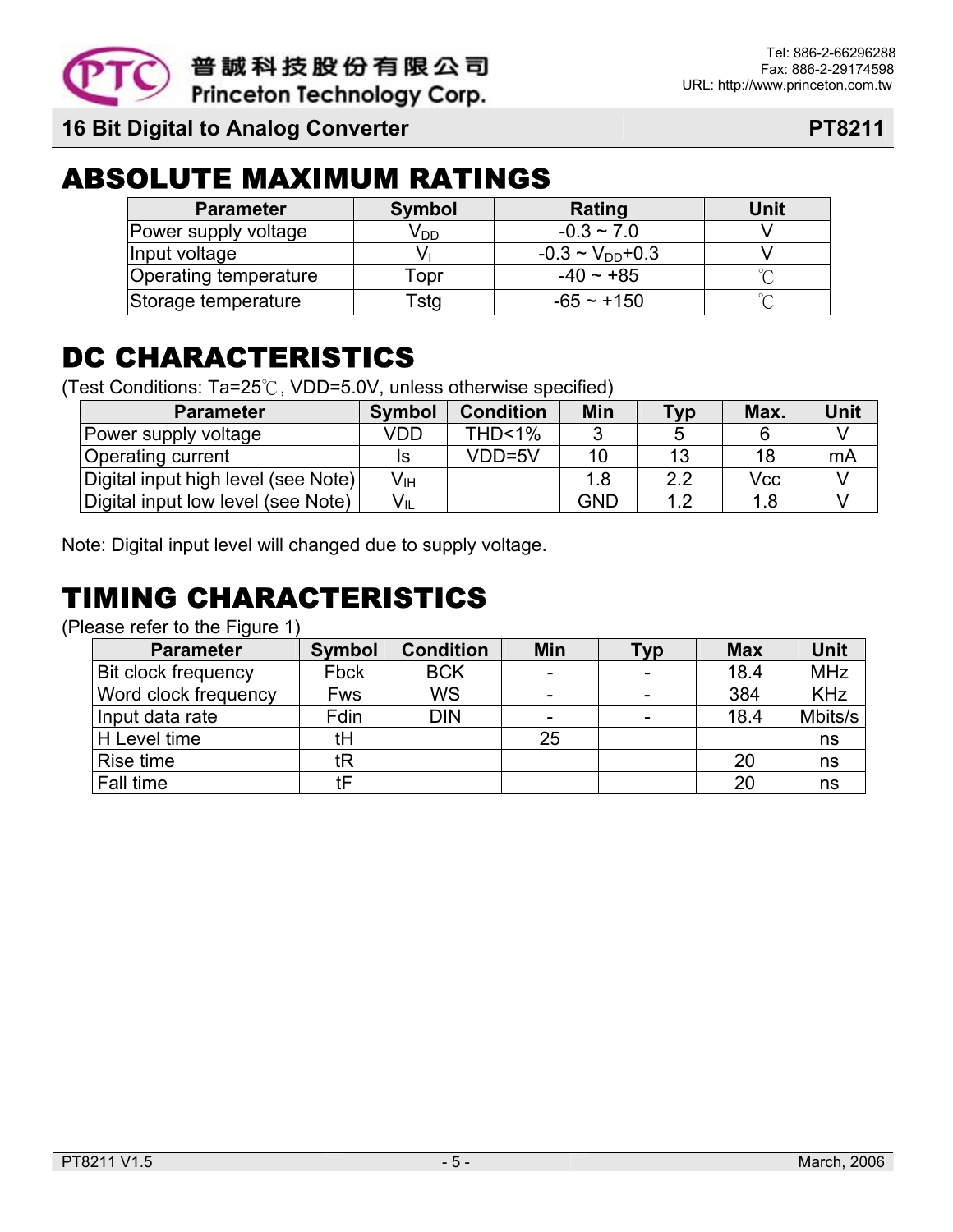

# ANALOG AUDIO CHARACTERISTICS

(Unless otherwise specified, Test Condition: Ta=25℃, VDD=5V)

| <b>Parameter</b>          | <b>Symbol</b> | <b>Condition</b>   | Min. | <b>Typ</b> | Max. | <b>Unit</b> |  |
|---------------------------|---------------|--------------------|------|------------|------|-------------|--|
| Maximum output level      | VO            |                    | 2.2  | 2.5        | 2.7  | <b>VPP</b>  |  |
|                           |               | 1KHz, 0dB FS       |      | 0.13       | 0.3  | %           |  |
| Total harmonic distortion | THD           | 1KHz, -10dB FS     | 0.08 | 0.1        | 0.2  | $\%$        |  |
|                           |               | 1KHz,-60dB FS      |      | 3          | 6    |             |  |
| Monotonicity              | Mt            |                    |      |            | 16   | <b>Bit</b>  |  |
| Dynamic range             | <b>DR</b>     |                    | 85   | 89         |      | dB          |  |
| Signal to noise ratio     | S/N           | Data=0000H         | 89   | 93         |      | dB          |  |
|                           |               | No clock input     |      | 95         | 97   |             |  |
|                           | <b>CTa</b>    | <b>Both Output</b> | 80   | 89         | 92   |             |  |
| Cross talk                |               | Channel            |      |            |      | dB          |  |
|                           | <b>CTd</b>    | Digital in to      | 75   | 80         |      |             |  |
|                           |               | Analog out         |      |            |      |             |  |
| Phase shift               | Pd            | <b>Both Output</b> |      | 0          | 0.2  | μs          |  |
|                           |               | Channel            |      |            |      |             |  |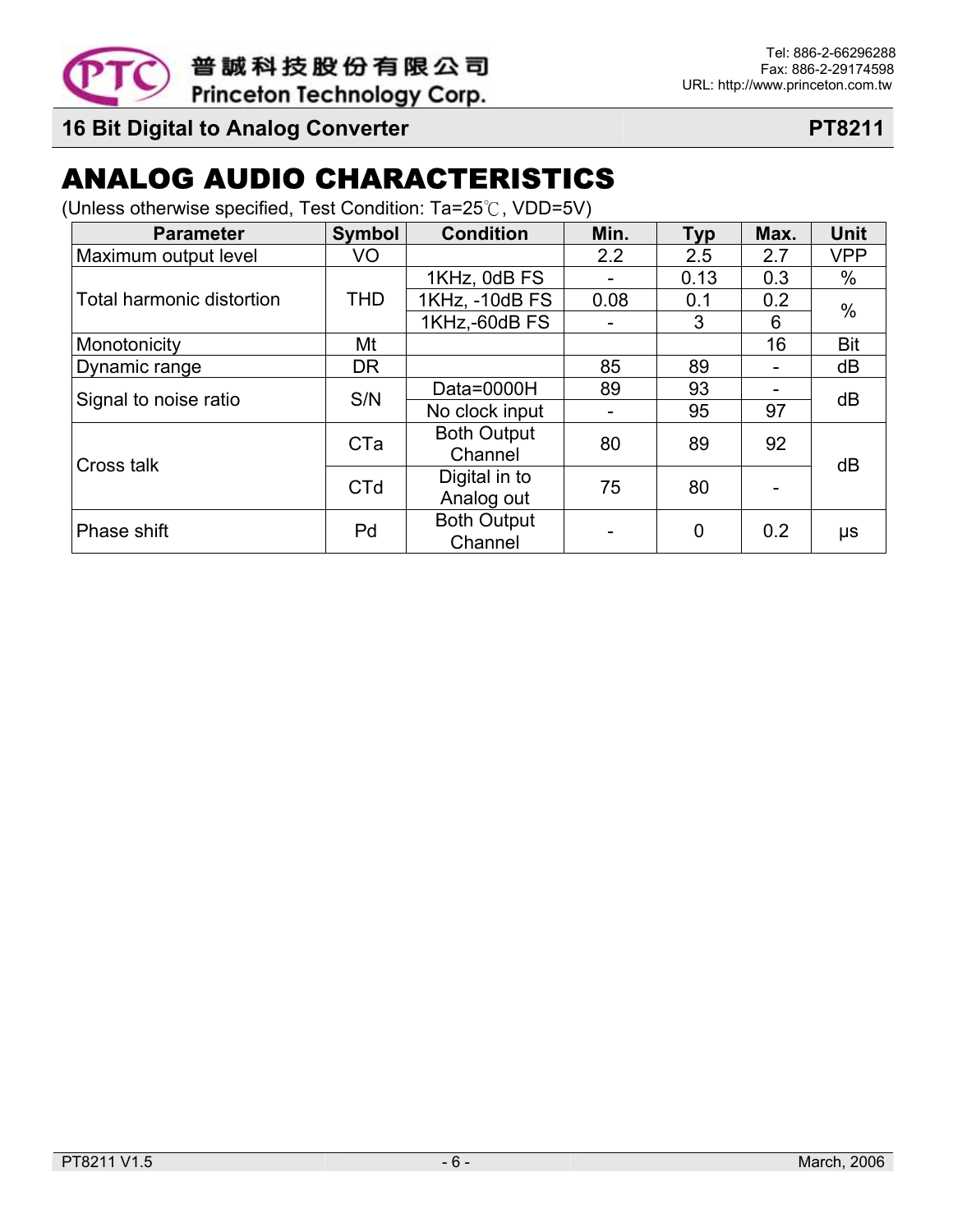

# APPLICATION CIRCUIT AND NOTE

To further suppress residual noise, we suggest placing an additional low pass filter after the analog output of PT8211. Please refer to the circuit diagram below. This is a simple second-order analog post filter. If low noise output is very important for your circuit design we suggest using a regulated power supply.

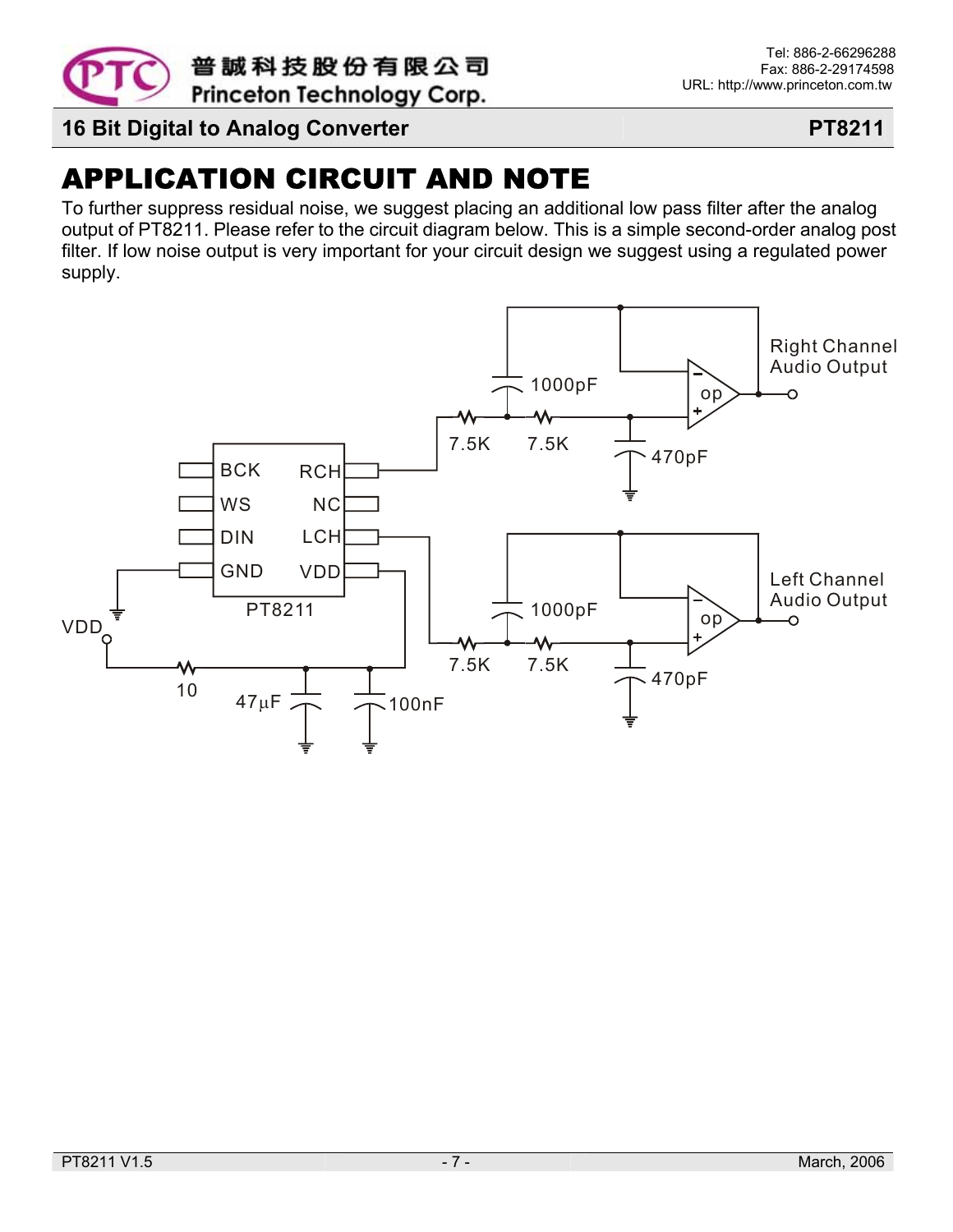

# ORDERING INFORMATION

| <b>Order Part Number</b> | Package Type        | <b>Top Code</b> |  |
|--------------------------|---------------------|-----------------|--|
| PT8211-S                 | 8 Pins, SOP, 150mil | PT8211-S        |  |
| PT8211                   | 8 Pins, DIP, 300mil | PT8211          |  |
| PT8211-S                 | 8 Pins, SOP, 150mil | PT8211-S        |  |
| PT8211                   | 8 Pins, DIP, 300mil | PT8211          |  |

Notes:

1.  $(L)$ ,  $(C)$  or  $(S)$  = Lead Free.

2. The Lead Free mark is put in front of the date code.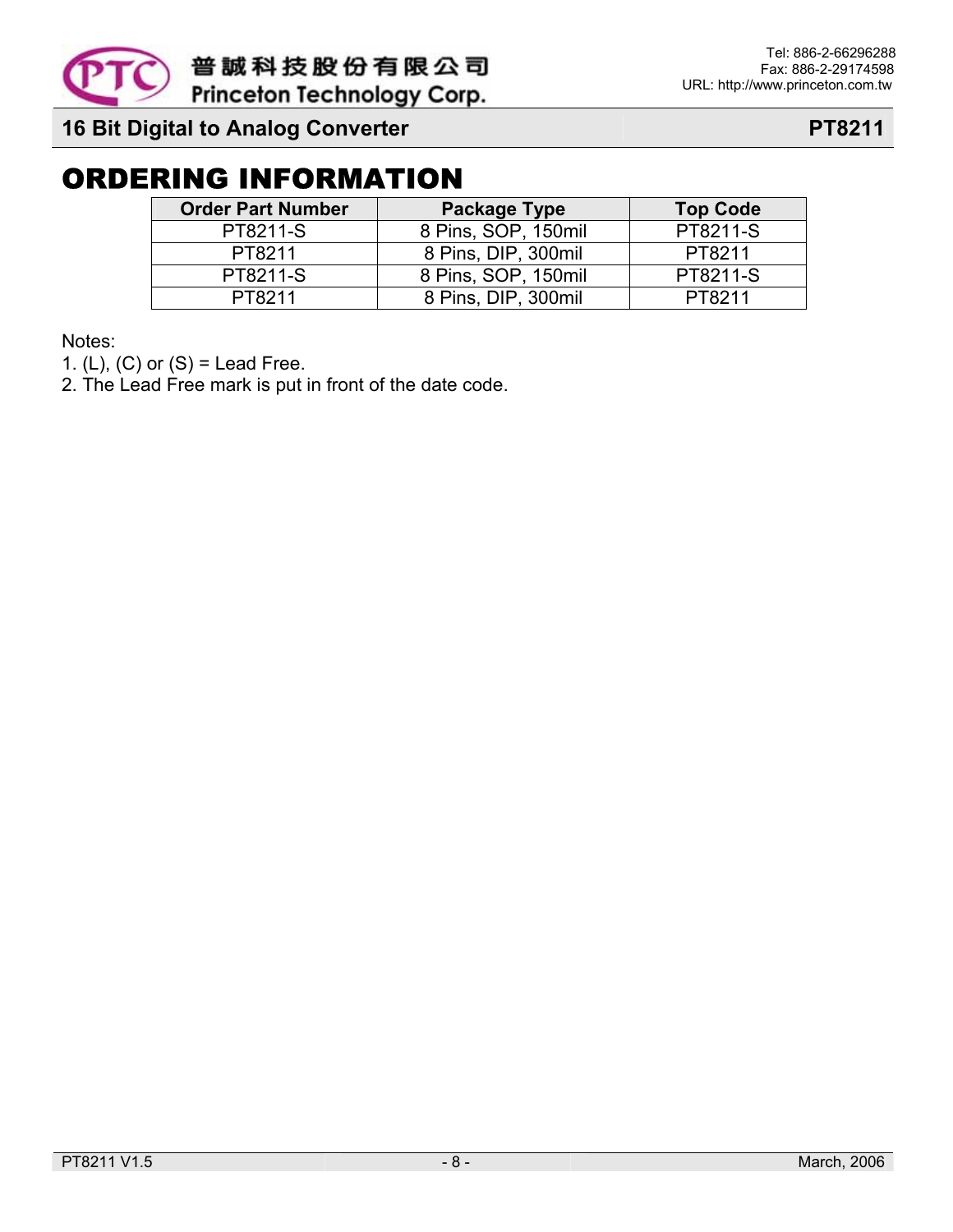

# PACKAGE INFORMATION

*8 PINS, SOP, 150MIL* 

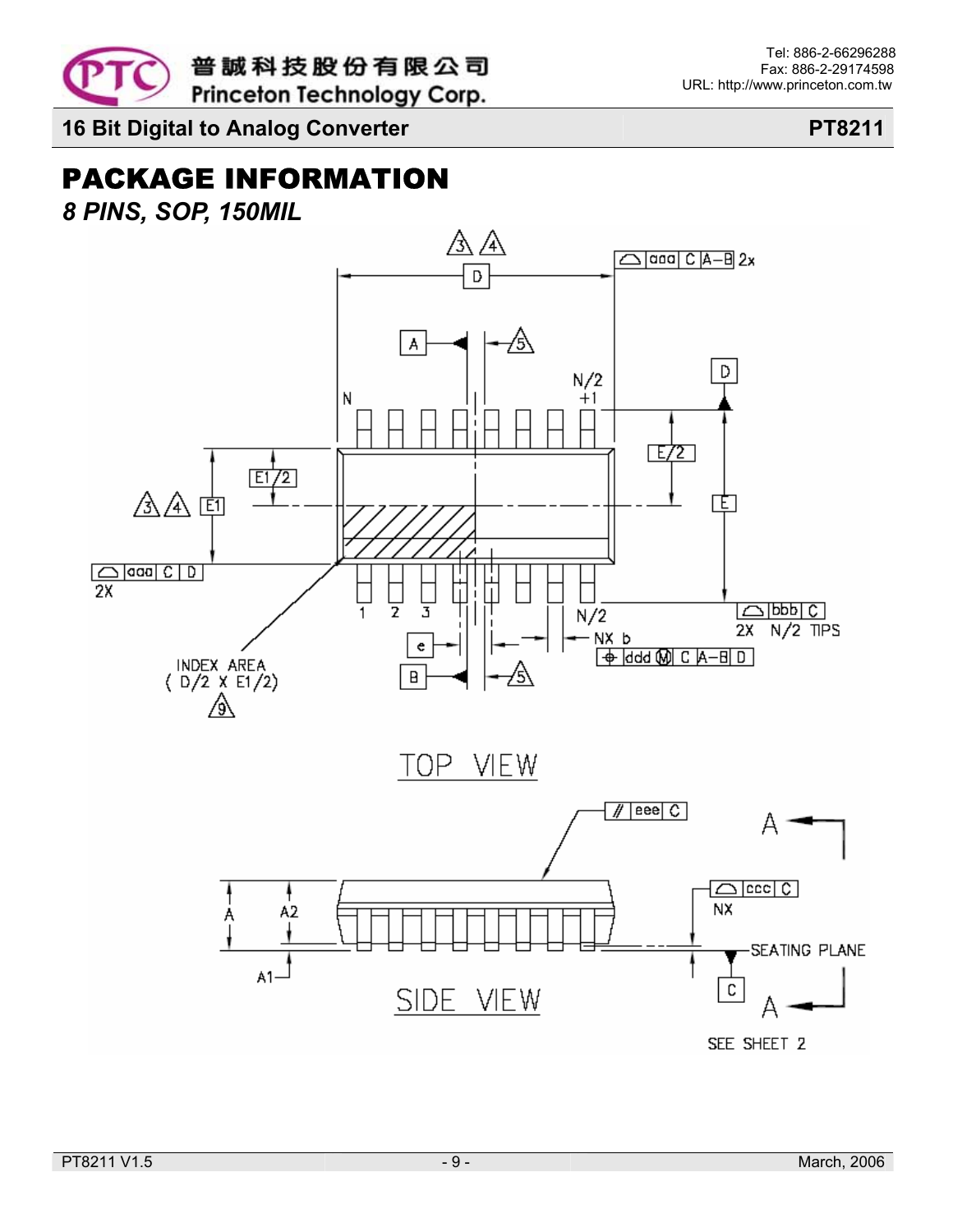



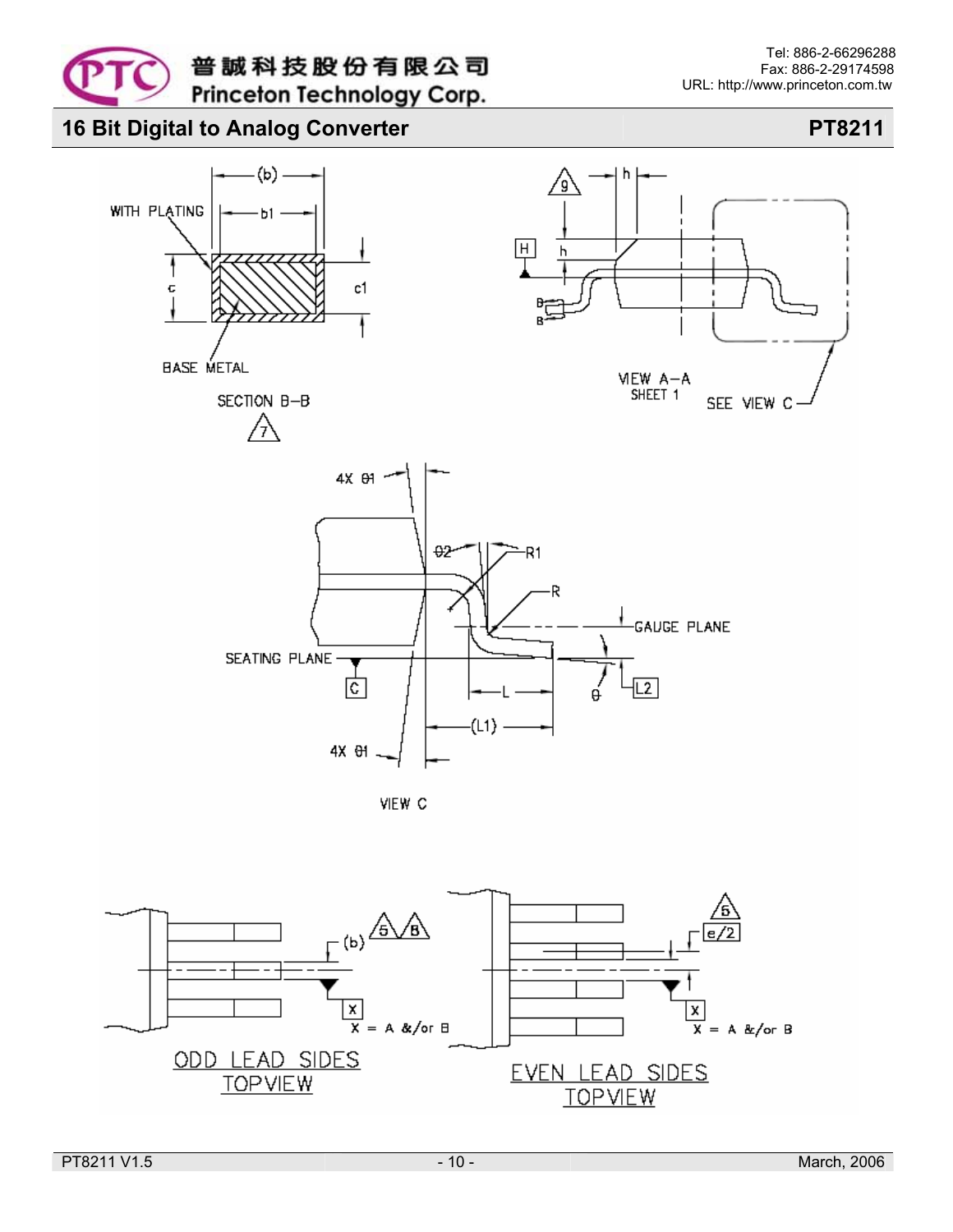

| <b>Symbol</b>         | Min.                   | Typ.      | Max.         |  |  |
|-----------------------|------------------------|-----------|--------------|--|--|
| Α                     | 1.35                   |           | 1.75         |  |  |
| A <sub>1</sub>        | 0.10                   |           | 0.25         |  |  |
| A2                    | 1.25                   |           | 1.65         |  |  |
| b                     | 0.31                   |           | 0.51         |  |  |
| b <sub>1</sub>        | 0.28                   |           | 0.48         |  |  |
| $\mathbf C$           | 0.17                   |           | 0.25         |  |  |
| c <sub>1</sub>        | 0.17                   |           | 0.23         |  |  |
| D                     |                        | 4.90 BSC. |              |  |  |
| E                     |                        | 6.00 BSC. |              |  |  |
| E1                    |                        | 3.90 BSC. |              |  |  |
| e                     | 1.27 BSC.              |           |              |  |  |
|                       | 1.27<br>0.40           |           |              |  |  |
| $\overline{L1}$       | 1.04 REF.              |           |              |  |  |
| L2                    |                        | 0.25 BSC. |              |  |  |
| $\mathsf R$           | 0.07                   |           |              |  |  |
| R <sub>1</sub>        | 0.07                   |           |              |  |  |
| h                     | 0.25<br>0.50           |           |              |  |  |
| $\boldsymbol{\theta}$ | $\overline{0^{\circ}}$ |           | $8^{\circ}$  |  |  |
| $\theta$ 1            | $5^\circ$              |           | $15^{\circ}$ |  |  |
| $\theta$ 2            | $\overline{0^{\circ}}$ |           |              |  |  |

Notes:

- 1. Dimensioning and tolerancing per ANSI Y 14.5M-1994
- 2. Controlling Dimension: MILLIMETERS.
- 3. Dimension D does not include mold flash protrusions or gate burrs. Mold flash, protrusions or gate burrs shall not exceed 0.15 mm (0.006 in) per end. Dimension E1 does not include interlead flash or protrusion. Interlead flash or protrusion shall not exceed 0.25mm per side. D and E1 dimensions are determined at datum H.
- 4. The package top may be smaller than the package bottom. Dimensions D and E1 are determined at the outermost extremes of the plastic body exclusive of mold flash, tie bar burrs, gate burrs and interlead flash, but including any mismatch between the top and bottom of the plastic body.
- 5. Datums A & B to be determined at datum H.
- 6. N is the number of terminal positions. (N=8)
- 7. The dimensions apply to the flat section of the lead between 0.10 to 0.25mm from the lead tip.
- 8. Dimension "b" does not include dambar protrusion. Allowable dambar protrusion shall be 0.10mm total in excess of the "b" dimension at maximum material condition. The dambar cannot be located on the lower radius of the foot.
- 9. This chamfer feature is optional. If it is not present, then a pin 1 identifier must be located within the index area indicated.
- 10. Refer to JEDEC MS-012, Variation AA.

JEDEC is the registered trademark of JEDEC SOLID STATE TECHNOLOGY ASSOCIATION.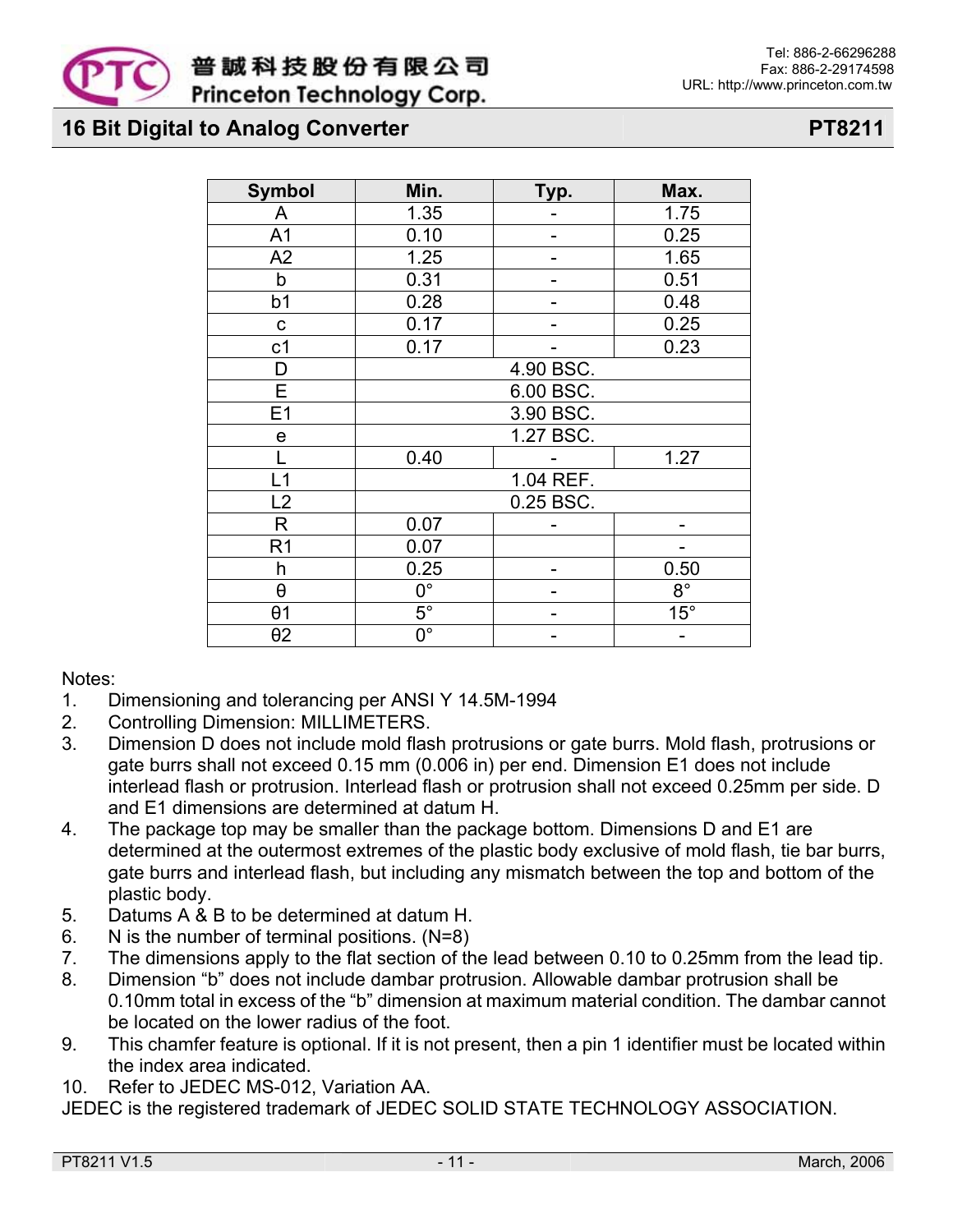### *8 PINS, DIP, 300MIL*